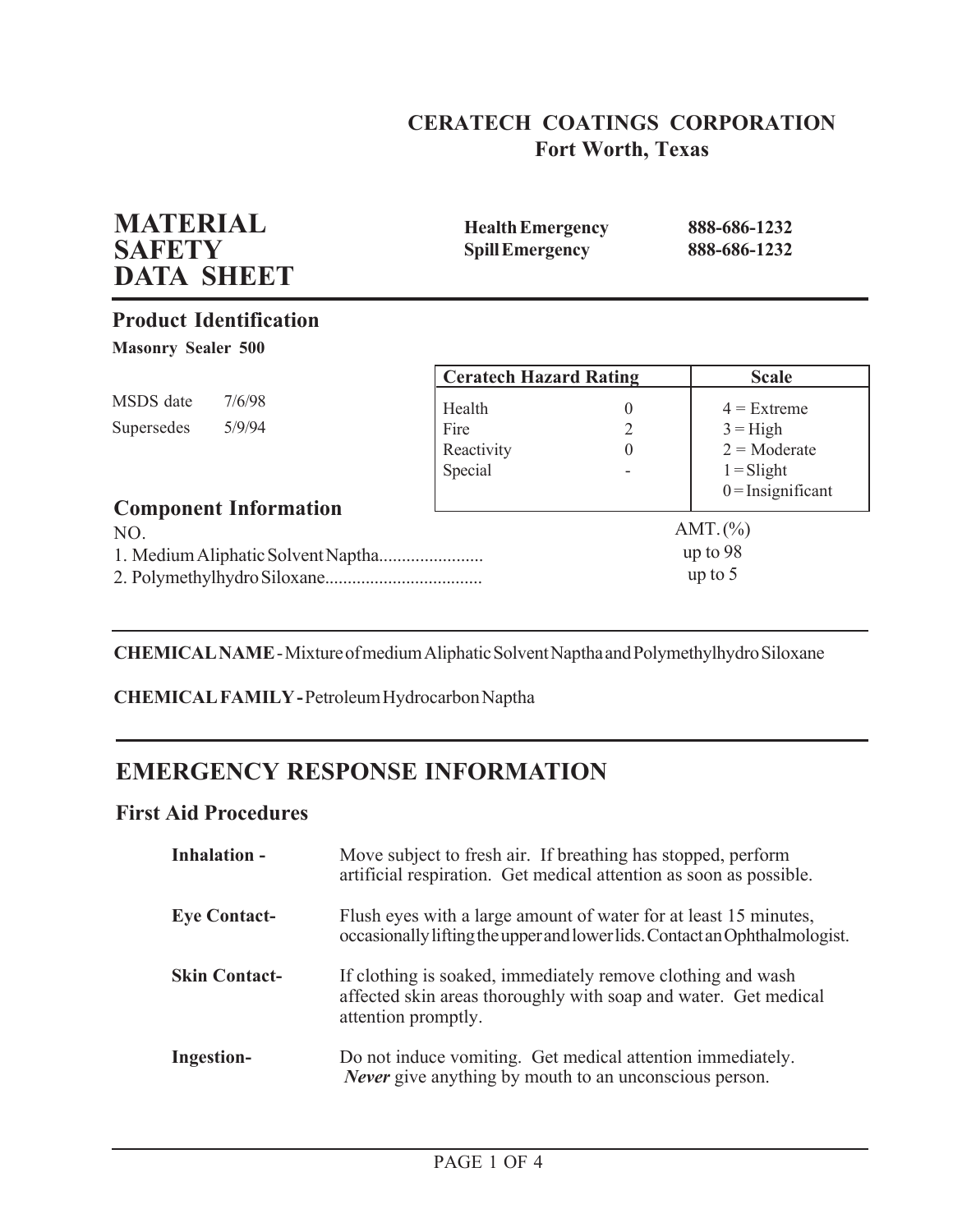### **SPILL OR WASTE DISPOSAL INFORMATION**

| Spills-                 | Notify emergency response personnel. Evacuate area and remove ignition sources.<br>Build dike to contain flow. Remove free liquid, do not flash to sewer or open water. Pick<br>up with inert absorbent and place in closed container for disposal. If flash point of residue<br>is under 140°F, utilize hazardous waste manifest and permitted hazardous waste disposal<br>site. |  |
|-------------------------|-----------------------------------------------------------------------------------------------------------------------------------------------------------------------------------------------------------------------------------------------------------------------------------------------------------------------------------------------------------------------------------|--|
| <b>Waste Disposal -</b> |                                                                                                                                                                                                                                                                                                                                                                                   |  |

Utilize licensed Waste disposal company. Consider recycling or incineration. Based on flash point, utilize permitted hazardous waste disposal site and manifest or permitted industrial waste disposal site as appropriate.

# **HAZARD INFORMATION**

## **HEALTH EFFECTS FROM OVEREXPOSURE**

| <b>Ingestion-</b>     | Possible effects include headache, drowsiness, nausea, fatigue, peunomitis, pulmo<br>nary ederma, central nervous depression, convulsions, loss of consciousness.                                              |
|-----------------------|----------------------------------------------------------------------------------------------------------------------------------------------------------------------------------------------------------------|
| <b>Inhalation-</b>    | Inhalation of vapor or mist can cause the following: headache, nausea, irritation of<br>nose, throat, and lungs, drowsiness, fatigue, convulsions, loss of consciousness,<br>central nervous system depression |
| <b>Eye Contact -</b>  | Direct contact with material can cause the following; irritation.                                                                                                                                              |
| <b>Skin Contact -</b> | Irritation, may cause dermatitis due to defatting of keratin layer.                                                                                                                                            |

### **FIRE AND EXPLOSIVE PROPERTIES**

| Auto-ignition temperature540°F |  |
|--------------------------------|--|
|                                |  |
|                                |  |

#### **EXTINGUISHING MEDIA**

Carbon dioxide, dry chemical, or foam. Water Stream may spread fire, use water spray only to cool containers exposed to fire. If lead or spill has not ignited, use water spray to disperse the vapors.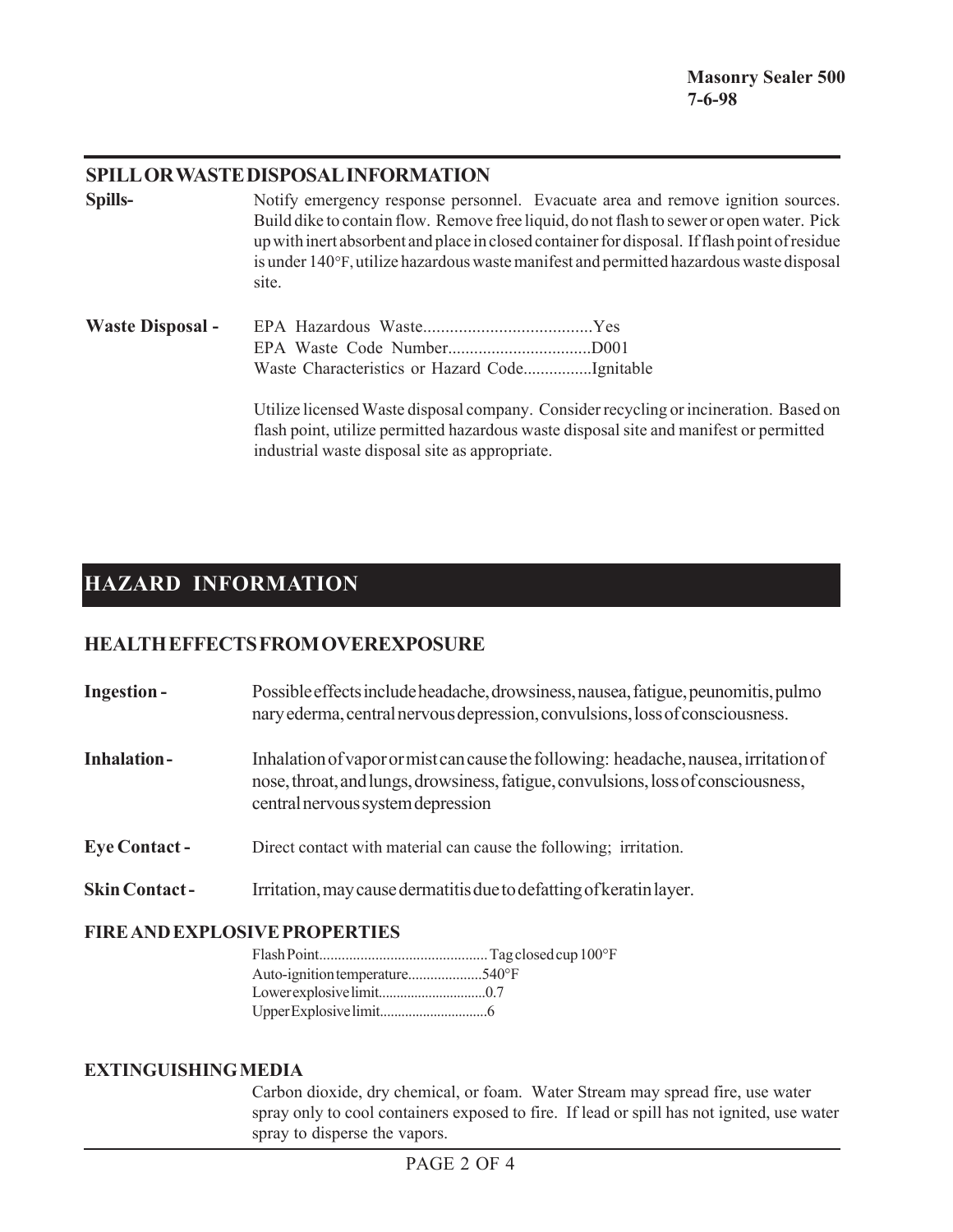| <b>REACTIVITY INFORMATION</b><br><b>Instability-</b> | This material is considered stable.                                                                                                                                                                                  |
|------------------------------------------------------|----------------------------------------------------------------------------------------------------------------------------------------------------------------------------------------------------------------------|
| <b>Hazardous Polymerization-</b>                     | Product will not undergo polymerization.                                                                                                                                                                             |
| <b>Hazardous Decomposition Products-</b>             | Incomplete combustion can yield carbon monoxide and<br>various hydrocarbons                                                                                                                                          |
| Unusual Fire & Explosion Hazards-                    | Can form combustible mixture with air when heated to<br>approx. 100°F. Explosion hazard in fire situation. Vapor<br>heavier than air and may travel considerable distance to a<br>source of ignition and flash back. |

# **ACCIDENT PREVENTION INFORMATION COMPONENT EXPOSURE INFORMATION**

### **Component Information**

| No. | Amt. $(\% )$ |
|-----|--------------|
|     | up to 98     |
|     | up to $5$    |

#### **EXPOSURE LIMIT INFORMATION**

| Component |       | <b>PEL/TLV</b> |
|-----------|-------|----------------|
|           | Units | TWA            |
|           |       | $100$ ppm      |
|           |       | N.A.           |
|           |       |                |

#### **PERSONAL PROTECTION MEASURES**

| <b>Respiratory Protection -</b> | Up to 500 ppm, half-mask organic vapor respirator. Up to 1000 ppm, full-mask organic vapor<br>respirator or full-face supplied air respirator. Greater than 1000 ppm, fire fighting, or<br>unknown concentration, self-contained breathing apparatus with positive pressure. |
|---------------------------------|------------------------------------------------------------------------------------------------------------------------------------------------------------------------------------------------------------------------------------------------------------------------------|
| <b>Eye Protection -</b>         | Use chemical splash goggles or face shield (ANSI Z87.1 or approved equivalent).                                                                                                                                                                                              |
| <b>Hand Protection -</b>        | The glove(s) listed below may provide protection against permeation. Gloves<br>of other chemically resistant materials may not provide adequate protection:<br>Neoprene, Nitrile or other material resistant to Naptha solvent.                                              |
| Ventilation -                   | Maintain local or dilution ventilation to keep air concentration below 100 ppm. Loading,<br>unloading, talk gauging, etc. remain upwind. Request assistance of safety and industrial<br>hygiene personnel to determine air concentration.                                    |

### **STORAGE AND HANDLING INFORMATION**

**Storage Conditions -** Don not store with strong oxidizers. Store as OSHA Class II Combustible Liquid.